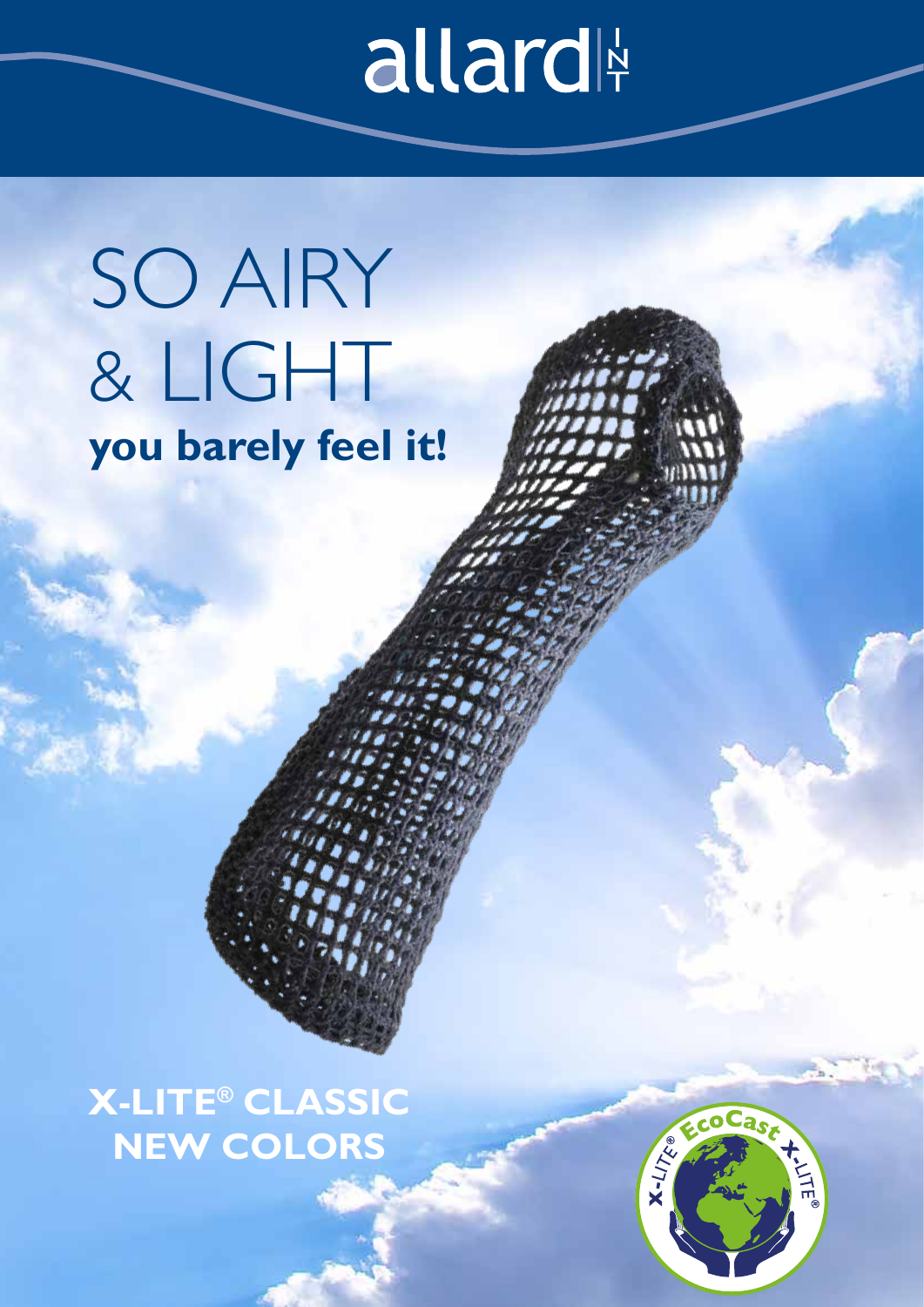### We are happy to present our well-known X-LITE<sup>®</sup> CLASSIC material in two new attractive colors. Anthracite and Royal Blue.

- $\mathsf{X}\text{-LITE}^{\otimes}$  is an airy and lightweight fabrication material engineered to meet your splinting, bracing and casting demands.
- $\overline{X}$ -LITE<sup>®</sup> is made from a 100% cotton mesh that has been impregnated with a non-toxic thermoplastic resin. All reactive substances in the thermoplastic

have been cured, which means it does not contain any residues in unreacted form.

- $\mathsf{X}\text{-LITE}^{\otimes}$  is a NON-Toxic material and emits no harmful substances when heated, applied or in the drying process. The material can be applied without the use of gloves and special ventilation equipment in the casting room. It is safe for all users to work with X-LITE®, including pregnant woman, asthmatic patients and people that suffer from allergic reactions.
- $\mathsf{X}\text{-LITE}^{\odot}$  meets the international standard of biodegradation and is sorted as non-hazardous waste. A true environmentally friendly material!
- X-LITE<sup>®</sup> is heated in a waterbath set at 70°C.
- Material starts to set after 1 min. Fully cured after 20 min.

X-LITE® is a NON-Toxic and environmentally friendly product providing a safe working environment and protecting our nature.



Our environment - our future - your choice!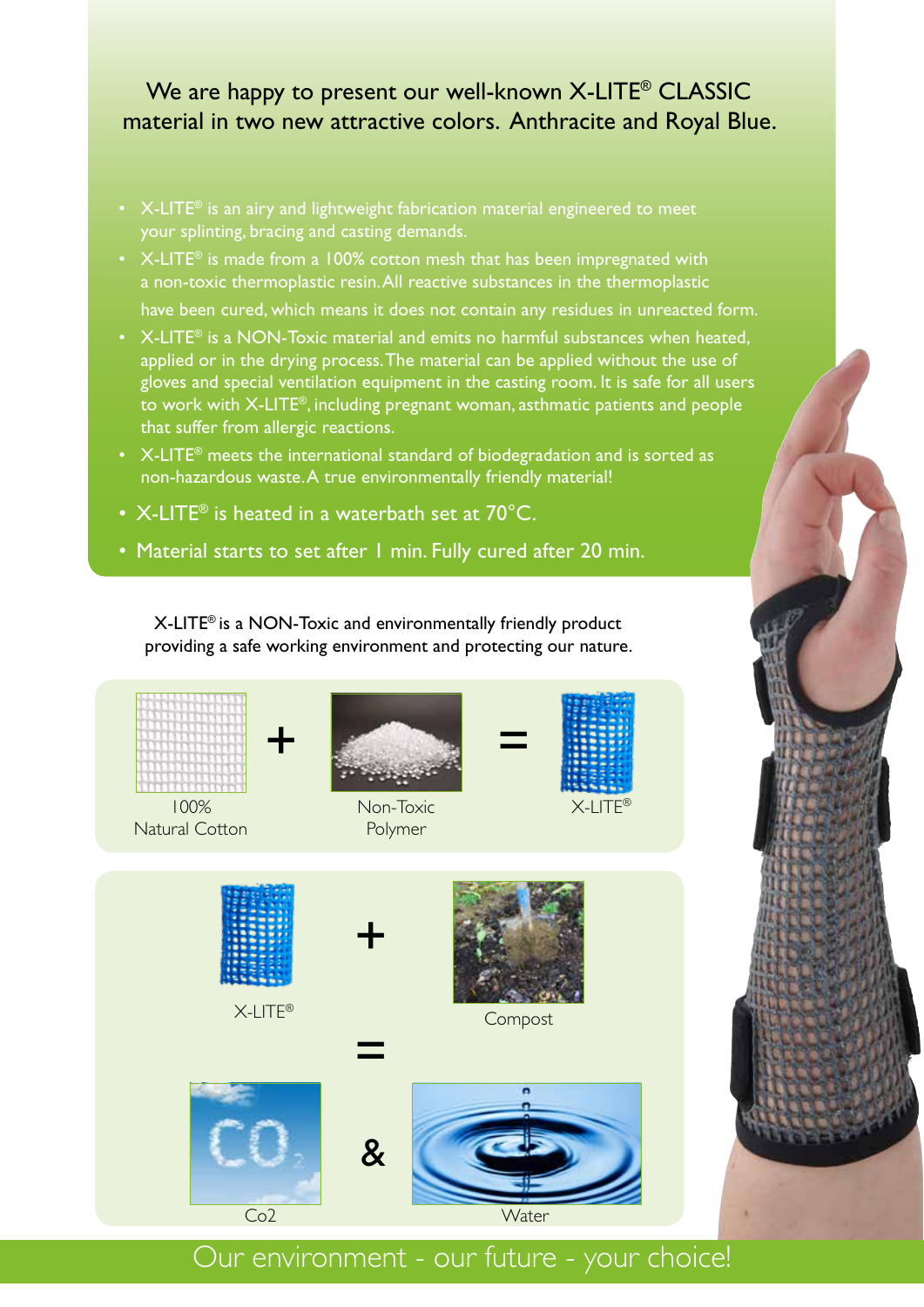### FEATURES AND BENEFITS X-LITE® CLASSIC

- Ultra-light providing an airy and breathable splint
- Strong yet low profile
- Moldable after only 10 seconds in the Waterbath
- Add layers for increased strength
- Reheat any number of times
- Remove water and mould directly on the patient
- No fingerprints
- Hook, padding and other devices are easily attached for a permanent bond









| Item No.   | Width            | Length              | Colour     | Package     |
|------------|------------------|---------------------|------------|-------------|
| 64136 0000 | 7,5 cm           | $1,8 \; \mathrm{m}$ | Anthracite | 5 rolls     |
| 64146 0000 | $10 \text{ cm}$  | $1,8 \; \mathrm{m}$ | Anthracite | 5 rolls     |
| 64168 0000 | 15 cm            | $1,8 \; \mathrm{m}$ | Anthracite | 2 rolls     |
| 64302 0000 | $20 \text{ cm}$  | 37,5 cm             | Anthracite | 8 sheets    |
| 64303 0000 | 45 cm            | 50 cm               | Anthracite | 4 sheets    |
| 64255 0000 | $15 \text{ cm}$  | 10 <sub>m</sub>     | Anthracite | I dispenser |
| 64137 0000 | $7.5 \text{ cm}$ | 1.8 <sub>m</sub>    | Royal Blue | 5 rolls     |
| 64147 0000 | $10 \text{ cm}$  | $1,8 \text{ m}$     | Royal Blue | 5 rolls     |
| 64169 0000 | 15 cm            | $1,8 \; \mathrm{m}$ | Royal Blue | 2 rolls     |
| 64304 0000 | $20 \text{ cm}$  | 37,5 cm             | Royal Blue | 8 sheets    |
| 64305 0000 | 45 cm            | 50 cm               | Royal Blue | 4 sheets    |
| 64256 0000 | 15 cm            | 10 <sub>m</sub>     | Royal Blue | I dispenser |